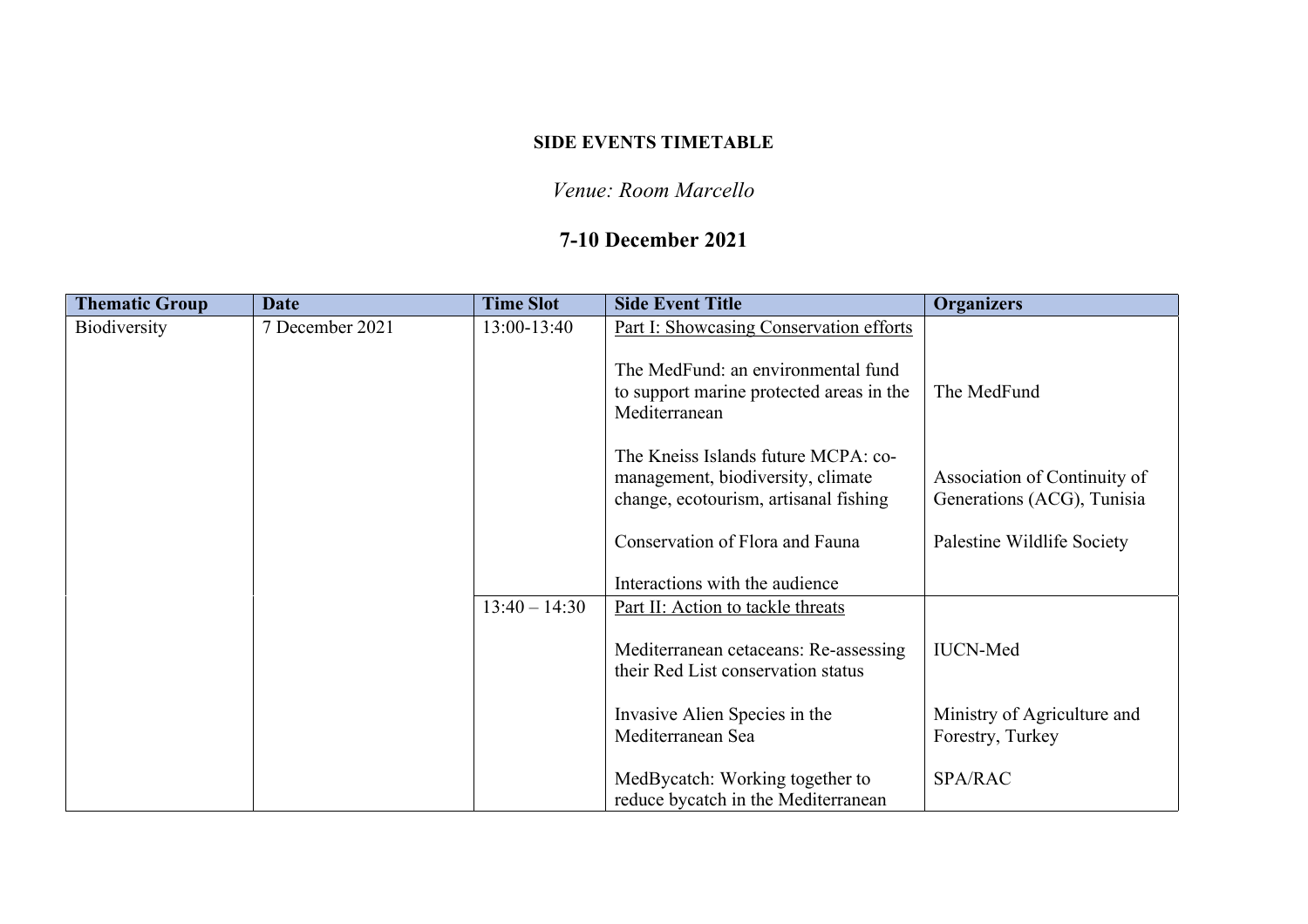|              |                 |             | Ocean Decade Exhibition: Non-<br>indigenous marine species<br>Interactions with the audience                                                                                                                                                                                                                            | <b>Turkish Marine Research</b><br>Foundation (TUDAV) |
|--------------|-----------------|-------------|-------------------------------------------------------------------------------------------------------------------------------------------------------------------------------------------------------------------------------------------------------------------------------------------------------------------------|------------------------------------------------------|
| Blue economy | 7 December 2021 | 18:00-19:30 | Contributing to Blue Economy within<br>the Green Growth Community<br>Innovative Tools to Support Circular<br>Economy in SMEs<br>Enabling Smarter City in the MED Area<br>Blue Tourism: The green transition<br>towards Sustainable Coastal and<br>Maritime Tourism in the Mediterranean<br>region in a post-covid world | <b>CENER 21</b><br><b>ECO UNION</b>                  |
|              |                 |             | Accelerating the green renaissance: the<br>role of nature-based and circular<br>entrepreneurship in post-covid recovery<br>strategies<br>GEF Adriatic Project - Working                                                                                                                                                 | <b>SCP/RAC</b><br>PAP/RAC                            |
|              |                 |             | together for the cleaner, healthier, safer<br>the Adriatic Sea<br>From Blue Economy to Spatial<br>Planning for the Protection of Marine<br>Environment                                                                                                                                                                  | TÜDAV                                                |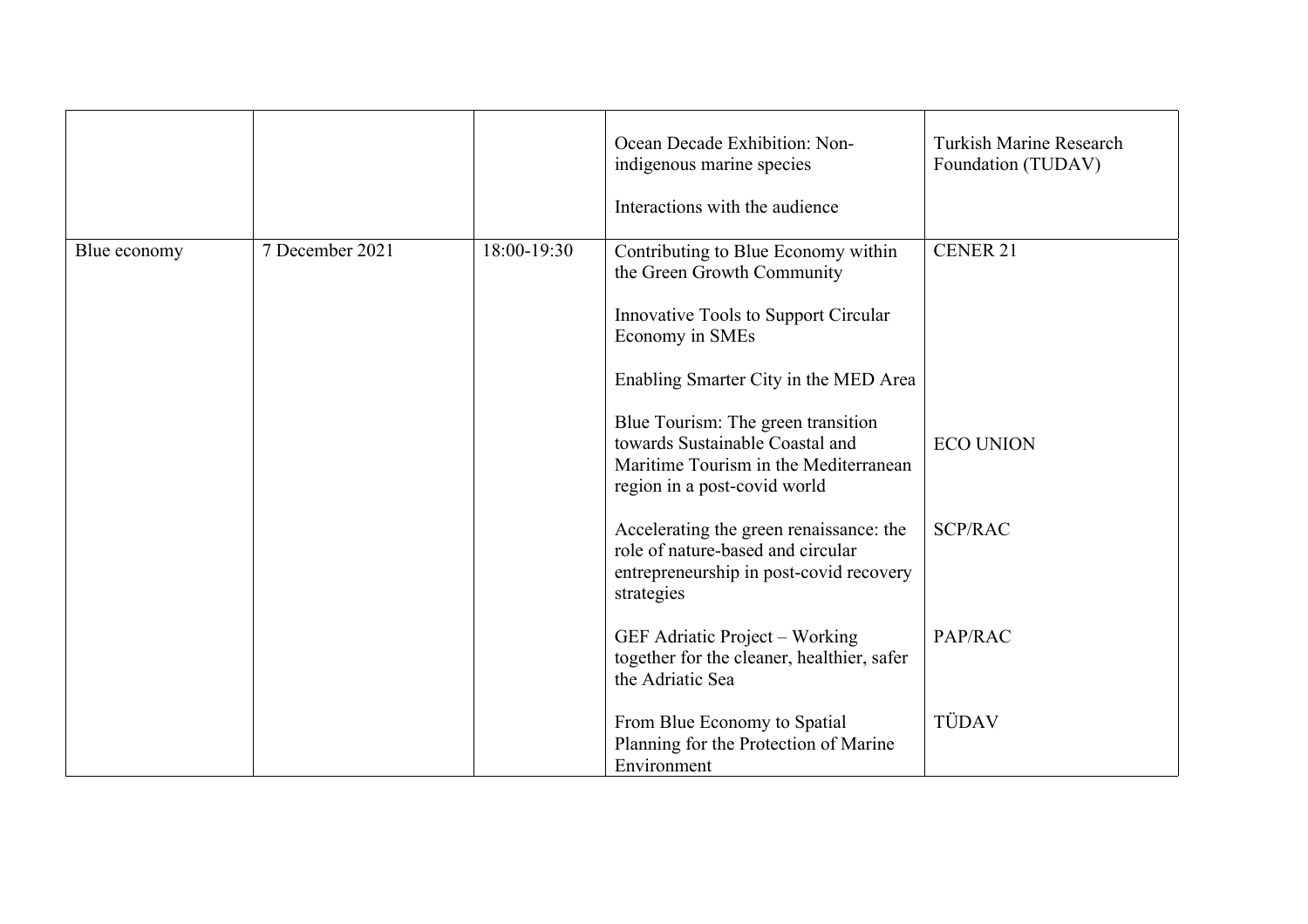| Climate change                               | 8 December 2021 | 13:00-14:00 | Resilience and Adaptation to Climate<br>Change                                              | Avitem<br>MedWet<br>Plan Bleu<br><b>UNDP Country Office Turkey</b> |
|----------------------------------------------|-----------------|-------------|---------------------------------------------------------------------------------------------|--------------------------------------------------------------------|
|                                              |                 | 14:00-15:00 | Air pollution and noise                                                                     | <b>IOPG</b><br><b>OceanCare</b>                                    |
| Periscope: emerging<br>issues and innovation | 8 December 2021 | 18:00-19:00 | Protocol on prevention and management<br>of critical situations in the<br>Mediterranean Sea | <b>CIDCE</b>                                                       |
|                                              |                 |             | Alcudia Tech MAR                                                                            | <b>CMN</b>                                                         |
|                                              |                 |             | Current situation on COVID 19 -<br>Digital transformation for a sustainable<br>environment  | <b>BirdLife International</b>                                      |
| <b>Pollution Prevention</b><br>and Reduction | 9 December 2021 | 13:00-13:50 | Virtual Marine Litter Exhibition                                                            | <b>MAREVIVO</b> International                                      |
|                                              |                 |             | The nefastus effect of marine litter                                                        | <b>MAREVIVO</b> International                                      |
|                                              |                 |             | The impact of marine litter in Marine<br>Protected Areas; the PlasticBusters<br>Experience  | University of Sienna                                               |
|                                              |                 |             | Showcasing NGO-led marine litter<br>initiatives                                             | <b>AOYE/RAED/MIO-ECSDE</b>                                         |
|                                              |                 |             | Round table discussion                                                                      |                                                                    |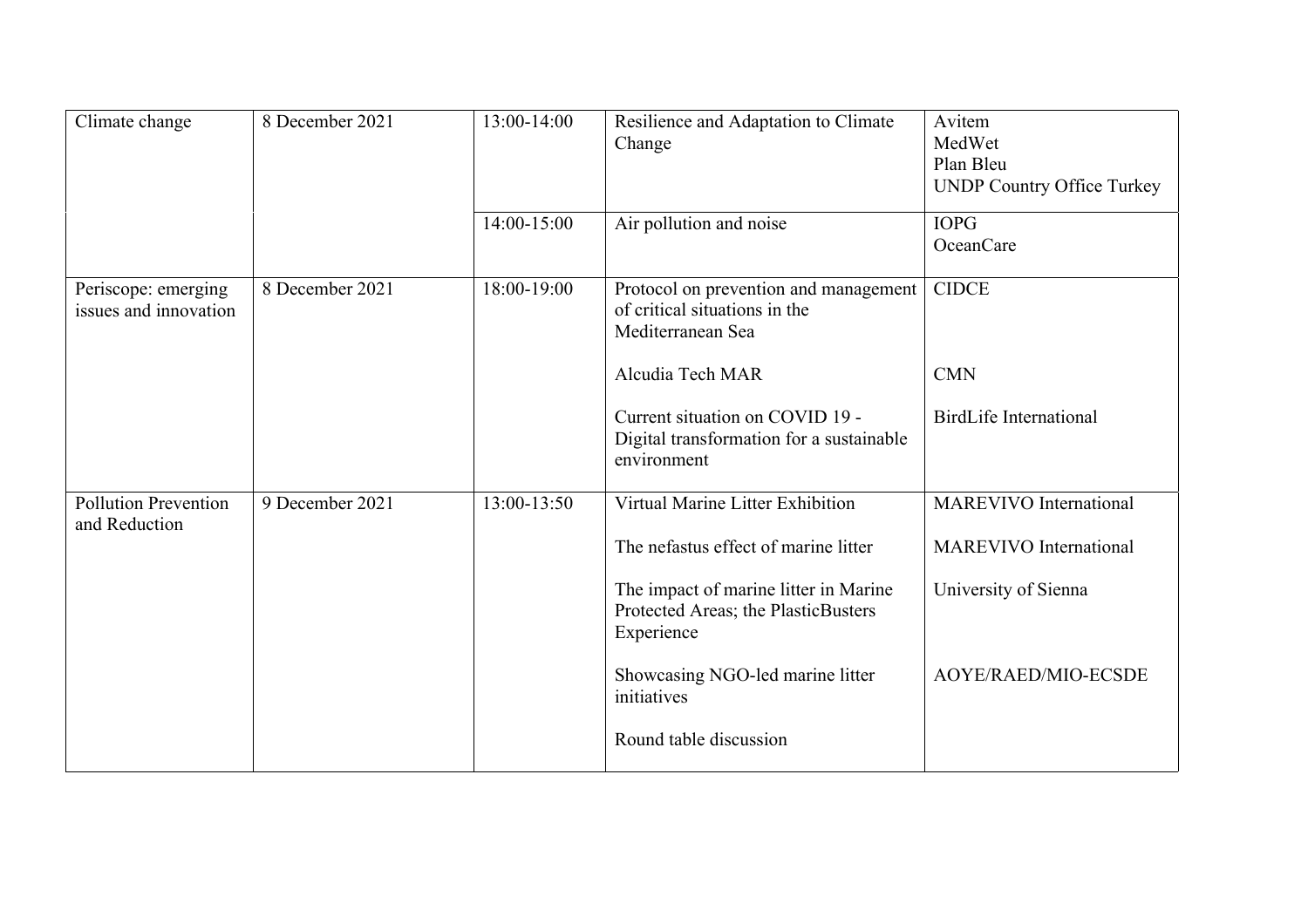| Biodiversity                                                                 | 9 December 2021  | 13:50-14:40     | The Post-2020 challenges and solutions<br>for Mediterranean marine protected<br>areas                       | SPA/RAC, MedPAN, WWF,<br>FPA <sub>2</sub>                                                        |
|------------------------------------------------------------------------------|------------------|-----------------|-------------------------------------------------------------------------------------------------------------|--------------------------------------------------------------------------------------------------|
|                                                                              |                  |                 | Setting the 30x30 target for the<br>Mediterranean Sea                                                       | <b>WWF Mediterranean</b>                                                                         |
|                                                                              |                  |                 | A new consortium of six international<br>organizations will strive to protect<br>Mediterranean biodiversity | Conservatoire du Littoral                                                                        |
|                                                                              |                  |                 | Towards a transboundary marine<br>conservation governance framework for<br>the Mediterranean Sea            | Plan Bleu/RAC                                                                                    |
|                                                                              |                  |                 | Interactions with the audience                                                                              |                                                                                                  |
| Regional cooperation<br>and implementation of<br>the Barcelona<br>Convention | 9 December 2021  | $18:00 - 18:45$ | Part I – The Barcelona Convention: a<br>regional public good                                                | <b>EEA</b><br>Ministry of Environment,<br>Slovenia<br>MIO-ECSD<br><b>RAED</b><br><b>UNEP/MAP</b> |
|                                                                              |                  | $18:45 - 19:30$ | Part II – Evidence-based decision<br>making                                                                 | <b>CIDCE</b><br>InfoRAC<br><b>EEA</b><br>Plan Bleu                                               |
| <b>Pollution Prevention</b><br>and Reduction                                 | 10 December 2021 | $10:00 - 10:30$ | Illicit discharges from ships: Recent<br>case affecting Israel coastline and                                | Ministry of Environmental<br>Protection, Israel<br><b>REMPEC</b>                                 |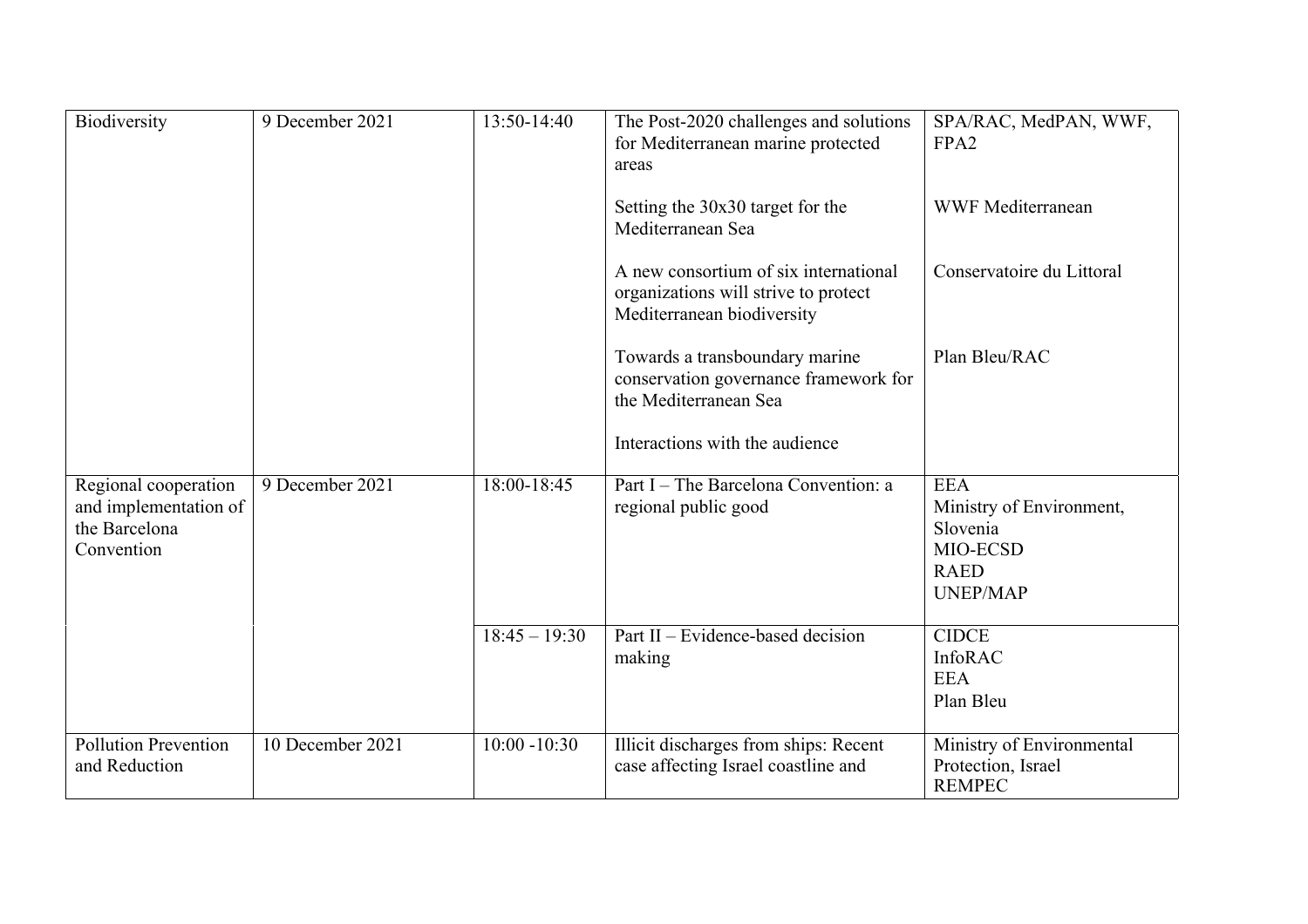|  |             | overview of regional operational and<br>enforcements developments                 |                            |
|--|-------------|-----------------------------------------------------------------------------------|----------------------------|
|  | 13:00-13:50 | What is the Current Status of Maritime<br>Transport and Pollution Response in the | <b>EEA</b><br><b>EMSA</b>  |
|  |             | Mediterranean Sea?                                                                | <b>REMPEC</b>              |
|  |             |                                                                                   | <b>UNDP</b><br><b>UNEP</b> |